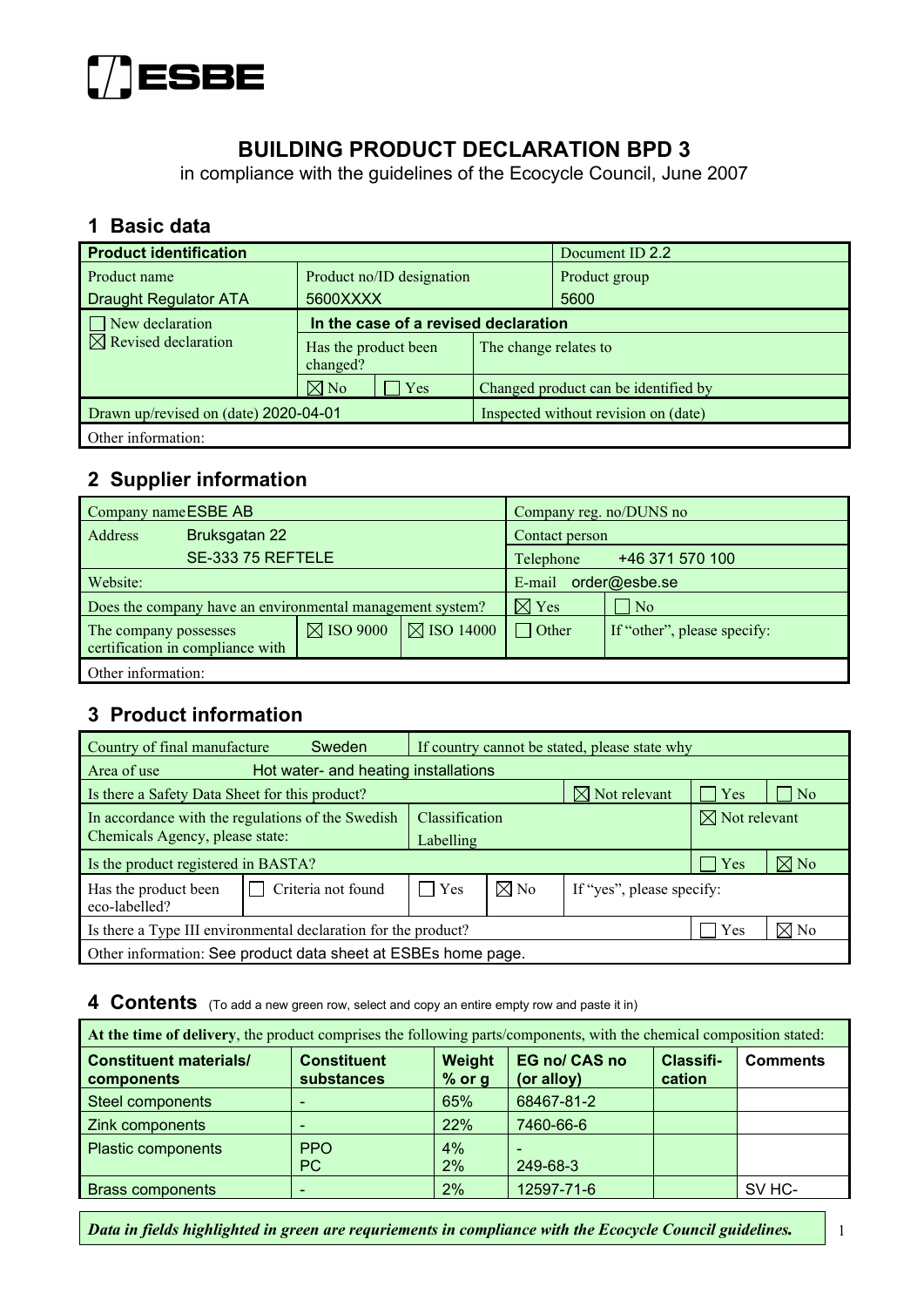|                                                                                                                                                                                                                                                             |                                  |                    |                             |                     | subject (lead)  |  |  |
|-------------------------------------------------------------------------------------------------------------------------------------------------------------------------------------------------------------------------------------------------------------|----------------------------------|--------------------|-----------------------------|---------------------|-----------------|--|--|
| Thermostatic components                                                                                                                                                                                                                                     |                                  | 5%                 |                             |                     |                 |  |  |
| Other information:                                                                                                                                                                                                                                          |                                  |                    |                             |                     |                 |  |  |
| If the chemical composition of the product after it is built in differs from that at the time of delivery, the content of the<br>finished built in product should be given here. If the content is unchanged, no data need be given in the following table. |                                  |                    |                             |                     |                 |  |  |
| <b>Constituent materials/</b><br>components                                                                                                                                                                                                                 | <b>Constituent</b><br>substances | Weight<br>$%$ or g | EG no/ CAS no<br>(or alloy) | Classifi-<br>cation | <b>Comments</b> |  |  |
|                                                                                                                                                                                                                                                             |                                  |                    |                             |                     |                 |  |  |
|                                                                                                                                                                                                                                                             |                                  |                    |                             |                     |                 |  |  |
| Other information: Lead is included in the candidate list (SV HC subject). Reporting to Echa is done by the raw.                                                                                                                                            |                                  |                    |                             |                     |                 |  |  |

# **5 Production phase**

| Resource utilisation and environmental impact during production of the item is reported in one of the following                                                                                                             |            |                   |                        |                                |                                  |  |
|-----------------------------------------------------------------------------------------------------------------------------------------------------------------------------------------------------------------------------|------------|-------------------|------------------------|--------------------------------|----------------------------------|--|
| ways:<br>$\Box$ 1) Inflows (goods, intermediate goods, energy etc) for the registered product into the <b>manufacturing unit</b> , and the<br>outflows (emissions and residual products) from it, i.e. from "gate-to-gate". |            |                   |                        |                                |                                  |  |
| 2) All inflows and outflows from the extraction of raw materials to finished products i.e. "cradle-to-gate".                                                                                                                |            |                   |                        |                                |                                  |  |
| 3) Other limitation. State what:                                                                                                                                                                                            |            |                   |                        |                                |                                  |  |
| The report relates to unit of product                                                                                                                                                                                       |            | Reported product  |                        | The product's<br>product group | The product's<br>production unit |  |
| Indicate raw materials and intermediate goods used in the manufacture of the product                                                                                                                                        |            |                   |                        |                                | Not relevant                     |  |
| Raw material/intermediate goods                                                                                                                                                                                             |            | Quantity and unit |                        |                                | Comments                         |  |
|                                                                                                                                                                                                                             |            |                   |                        |                                |                                  |  |
|                                                                                                                                                                                                                             |            |                   |                        |                                |                                  |  |
|                                                                                                                                                                                                                             |            |                   |                        |                                |                                  |  |
| Indicate recycled materials used in the manufacture of the product                                                                                                                                                          |            |                   |                        |                                | Not relevant                     |  |
| Type of material                                                                                                                                                                                                            |            | Quantity and unit |                        |                                | Comments                         |  |
|                                                                                                                                                                                                                             |            |                   |                        |                                |                                  |  |
|                                                                                                                                                                                                                             |            |                   |                        |                                |                                  |  |
| Enter the energy used in the manufacture of the product or its component parts                                                                                                                                              |            |                   |                        |                                | Not relevant                     |  |
| Type of energy                                                                                                                                                                                                              |            | Quantity and unit |                        |                                | Comments                         |  |
|                                                                                                                                                                                                                             |            |                   |                        |                                |                                  |  |
|                                                                                                                                                                                                                             |            |                   |                        |                                |                                  |  |
| Enter the <b>transportation</b> used in the manufacture of the product or its component parts                                                                                                                               |            |                   |                        |                                | Not relevant                     |  |
| Type of transportation                                                                                                                                                                                                      |            | Proportion %      |                        |                                | Comments                         |  |
|                                                                                                                                                                                                                             |            |                   |                        |                                |                                  |  |
|                                                                                                                                                                                                                             |            |                   |                        |                                |                                  |  |
| Enter the emissions to air, water or soil from the manufacture of the product or its<br>component parts                                                                                                                     |            |                   |                        |                                | Not relevant                     |  |
| Type of emission                                                                                                                                                                                                            |            | Quantity and unit |                        |                                | Comments                         |  |
|                                                                                                                                                                                                                             |            |                   |                        |                                |                                  |  |
|                                                                                                                                                                                                                             |            |                   |                        |                                |                                  |  |
| Enter the residual products from the manufacture of the product or its component parts                                                                                                                                      |            |                   |                        |                                | Not relevant                     |  |
|                                                                                                                                                                                                                             |            |                   | Proportion recycled    |                                |                                  |  |
| Residual product                                                                                                                                                                                                            | Waste code | Quantity          | Material<br>recycled % | Energy<br>recycled %           | Comments                         |  |
|                                                                                                                                                                                                                             |            |                   |                        |                                |                                  |  |
|                                                                                                                                                                                                                             |            |                   |                        |                                |                                  |  |
| Is there a description of the<br>data accuracy for the<br>manufacturing data?                                                                                                                                               | $\Box$ Yes | $\Box$ No         |                        | If "yes", please specify:      |                                  |  |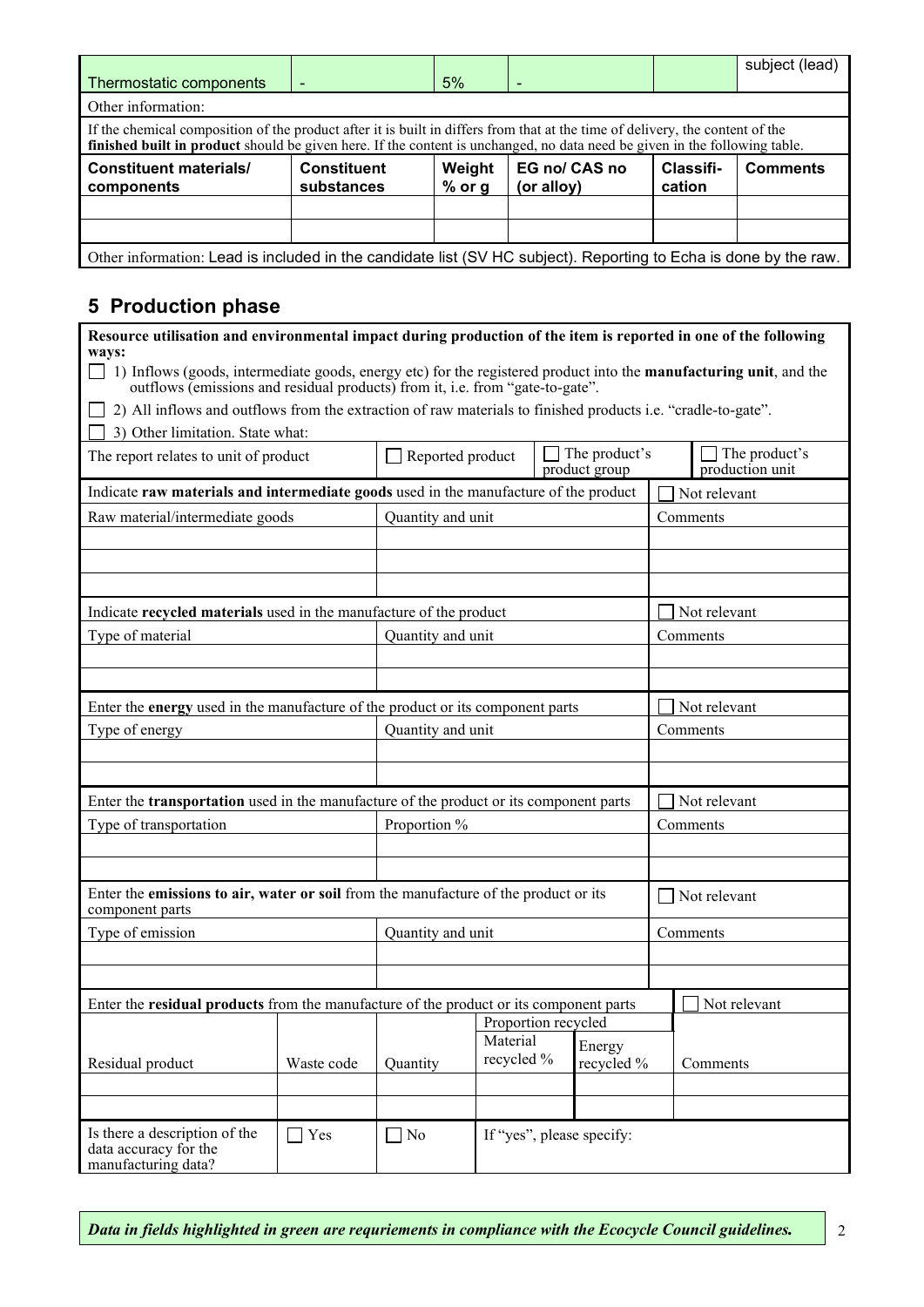# **6 Distribution of finished product**

| Does the supplier put into practice a system for returning load carriers for the<br>product?        | $\Box$ Not relevant | $\blacksquare$ Yes | $\nabla \nabla$ No |
|-----------------------------------------------------------------------------------------------------|---------------------|--------------------|--------------------|
| Does the supplier put into practice any systems involving multi-use packaging  <br>for the product? | $\Box$ Not relevant | $\blacksquare$ Yes | $\nabla$ No        |
| Does the supplier take back packaging for the product?                                              | Not relevant        | Yes                | $\boxtimes$ No     |
| Is the supplier affiliated to REPA?                                                                 | Not relevant        | $\boxtimes$ Yes    | N <sub>0</sub>     |
| Other information:                                                                                  |                     |                    |                    |

# **7 Construction phase**

| Are there any special requirements for the<br>product during storage?                                                        | $\Box$ Not relevant $\Box$ Yes |              | $\Box \boxtimes$ No $\Box$ If "yes", please specify: |
|------------------------------------------------------------------------------------------------------------------------------|--------------------------------|--------------|------------------------------------------------------|
| Are there any special requirements for adjacent $\Box$ Not relevant $\Box$ Yes<br>building products because of this product? |                                | $ \nabla$ No | If "yes", please specify:                            |
| Other information:                                                                                                           |                                |              |                                                      |

# **8 Usage phase**

| Does the product involve any special requirements for<br>intermediate goods regarding operation and maintenance?       |                           |                    | Yes                 | $\boxtimes$ No     |                           | If "yes", please specify: |
|------------------------------------------------------------------------------------------------------------------------|---------------------------|--------------------|---------------------|--------------------|---------------------------|---------------------------|
| Does the product have any special energy supply<br>requirements for operation?                                         |                           |                    | $\vert$ Yes         | $\boxtimes$ No     | If "yes", please specify: |                           |
| Estimated technical service life for the product is to be entered according to one of the following options, a) or b): |                           |                    |                     |                    |                           |                           |
| a) Reference service life<br>estimated as being approx.                                                                | $\blacksquare$ 5<br>years | $\Box$ 10<br>years | $\vert$ 15<br>years | $\Box$ 25<br>years | $\Box$ > 50<br>years      | Comments                  |
| b) Reference service life estimated to be in the interval of 10-30 years                                               |                           |                    |                     |                    |                           |                           |
| Other information:                                                                                                     |                           |                    |                     |                    |                           |                           |

## **9 Demolition**

| Is the product ready for disassembly (taking<br>apart)?                                                              | Not relevant        | $\boxtimes$ Yes | ' No           | If "yes", please specify:<br>Screwed |
|----------------------------------------------------------------------------------------------------------------------|---------------------|-----------------|----------------|--------------------------------------|
| Does the product require any special measures<br>to protect health and environment during<br>demolition/disassembly? | $\Box$ Not relevant | $\Box$ Yes      | $\boxtimes$ No | If "yes", please specify:            |
| Other information:                                                                                                   |                     |                 |                |                                      |

#### **10 Waste management**

| Is it possible to re-use all or parts of the<br>product?                                                                                                                                                                                                                                                   | $\Box$ Not relevant | $\Box$ Yes      | $\nabla$ No  | If "yes", please specify:                             |  |
|------------------------------------------------------------------------------------------------------------------------------------------------------------------------------------------------------------------------------------------------------------------------------------------------------------|---------------------|-----------------|--------------|-------------------------------------------------------|--|
| Is it possible to recycle materials for all or<br>parts of the product?                                                                                                                                                                                                                                    | $\Box$ Not relevant | $\boxtimes$ Yes | $\vert$   No | If "yes", please specify:<br>Metalcomponents          |  |
| Is it possible to recycle energy for all or parts<br>of the product?                                                                                                                                                                                                                                       | $\Box$ Not relevant | $\boxtimes$ Yes | $\Box$ No    | If "yes", please specify:<br><b>Plasticcomponents</b> |  |
| Does the supplier have any restrictions and<br>recommendations for re-use, materials or<br>energy recycling or waste disposal?                                                                                                                                                                             | $\Box$ Not relevant | $\Box$ Yes      | $\nabla$ No  | If "yes", please specify:                             |  |
| Enter the waste code for the supplied product Metal: EWC 200140, Plastic: EWC 200139, Paper EWC: 200101                                                                                                                                                                                                    |                     |                 |              |                                                       |  |
| $\nabla$ No<br>Is the <b>supplied</b> product classed as hazardous waste?<br>Yes                                                                                                                                                                                                                           |                     |                 |              |                                                       |  |
| If the chemical composition of the product differs after having been built in from that which it had at the time of<br>delivery, meaning that another waste code is given to the finished built in product, then this should be entered here.<br>If it is unchanged, the following details can be omitted. |                     |                 |              |                                                       |  |

*Data in fields highlighted in green are requriements in compliance with the Ecocycle Council guidelines.*  $\begin{vmatrix} 3 & 3 \\ 3 & 3 \end{vmatrix}$